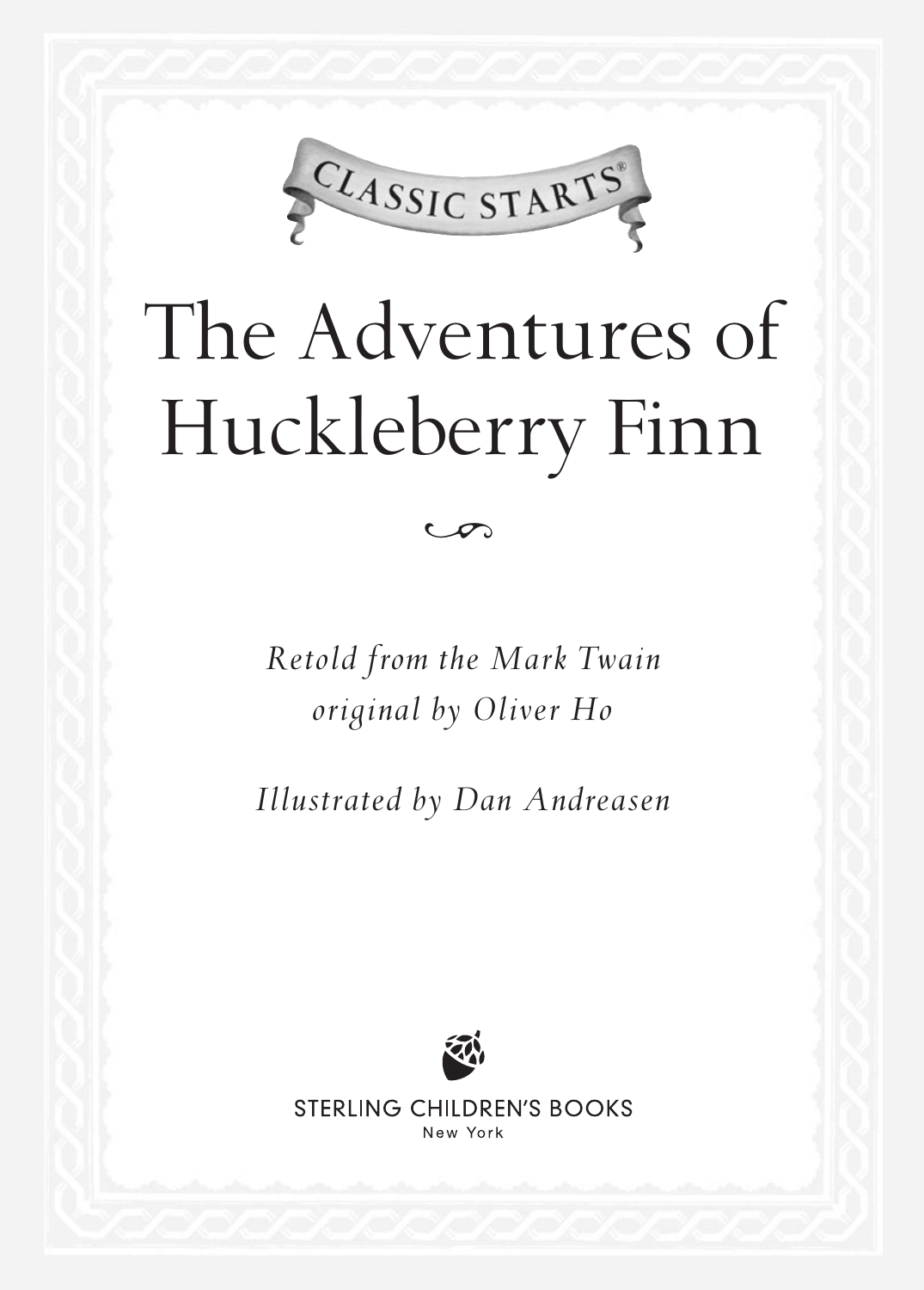## What Do *You* Think? Questions for Discussion

## $\sigma$

Have you ever been around a toddler who keeps asking the question "Why?" Does your teacher call on you in class with questions from your homework? Do your parents ask you questions about your day at the dinner table? We are always surrounded by questions that need a specific response. But is it possible to have a question with no right answer?

The following questions are about the book you just read. But this is not a quiz! They are designed to help you look at the people, places,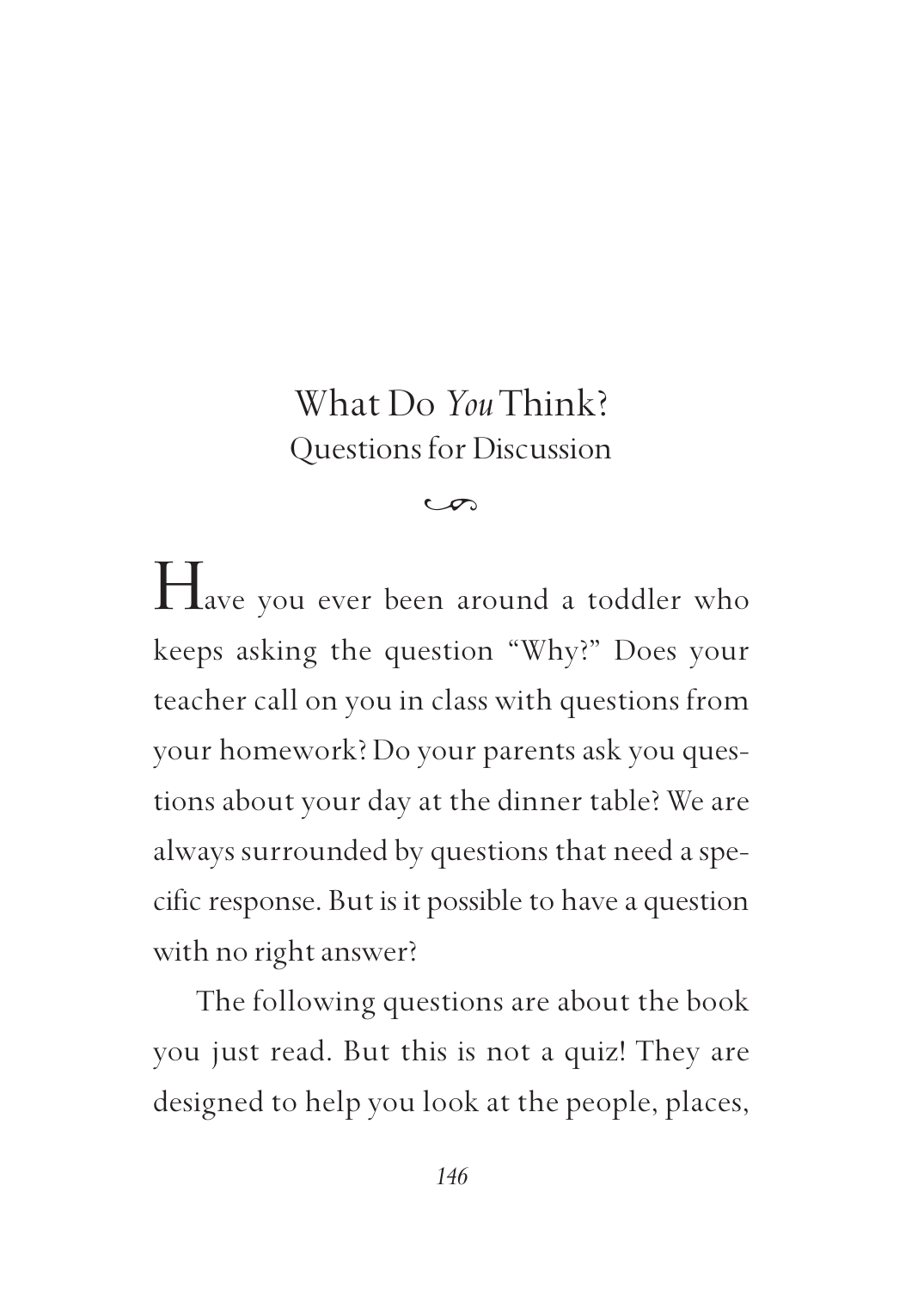and events in the story from different angles. These questions do not have specific answers. Instead, they might make you think of the story in a completely new way.

Think carefully about each question and enjoy discovering more about this classic story.

1. Throughout the book, Huck is forced to pretend to be many other people. Have you ever pretended to be someone else? Who?

2. When Tom comes for Huck, he signals to him by meowing. Why do you think they picked this sound? Have you and your friends ever had a secret sound or password that only you knew?

3. Huck finally escapes from his father by tricking everyone into thinking he has died. Were you surprised by his plan? Have you ever tricked anyone into believing something that wasn't true?

4. Huck and Jim have different reasons for running away. Do you think one is more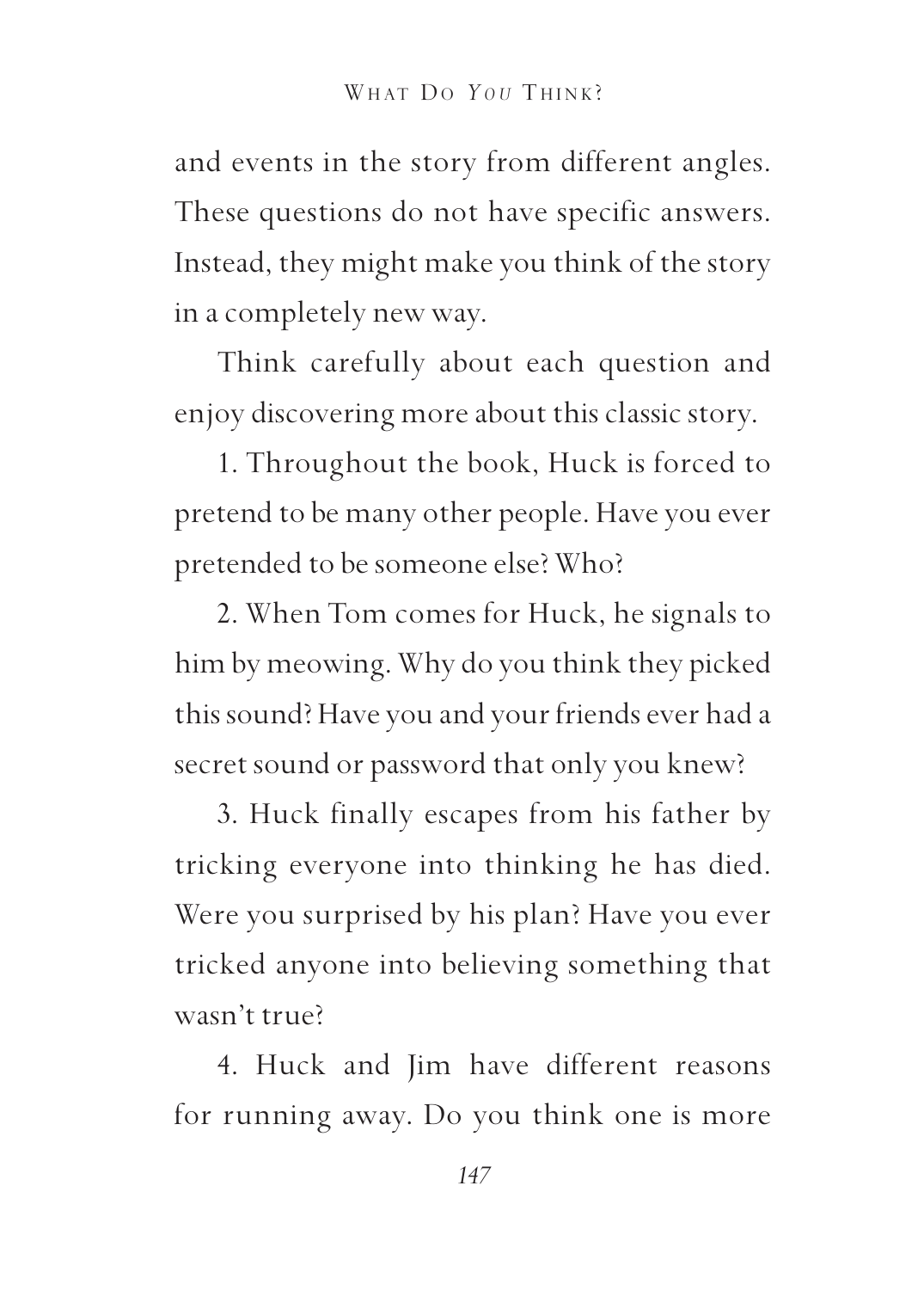important than the other? Have you ever tried to run away? THE ADVENTURES OF HUCKLEBERRY FINN

5. Huck says there is "no home like a raft." Do you agree? If you could live anywhere, where would you pick?

6. Were you surprised that Miss Sophia ran off with Harney Shepherdson? Do you think Huck should have told someone about the note in the Bible? Have you ever kept a secret with disastrous results?

7. Huck has a strong sense of responsibility. Why do you think he felt responsible for the battle between the Shepherdsons and the Grangerfords? Have you ever felt responsible for something that wasn't your fault?

8. Huck mentions that the king and the duke will be tarred and feathered as a punishment. What do you think this means? What is the worst punishment you ever received?